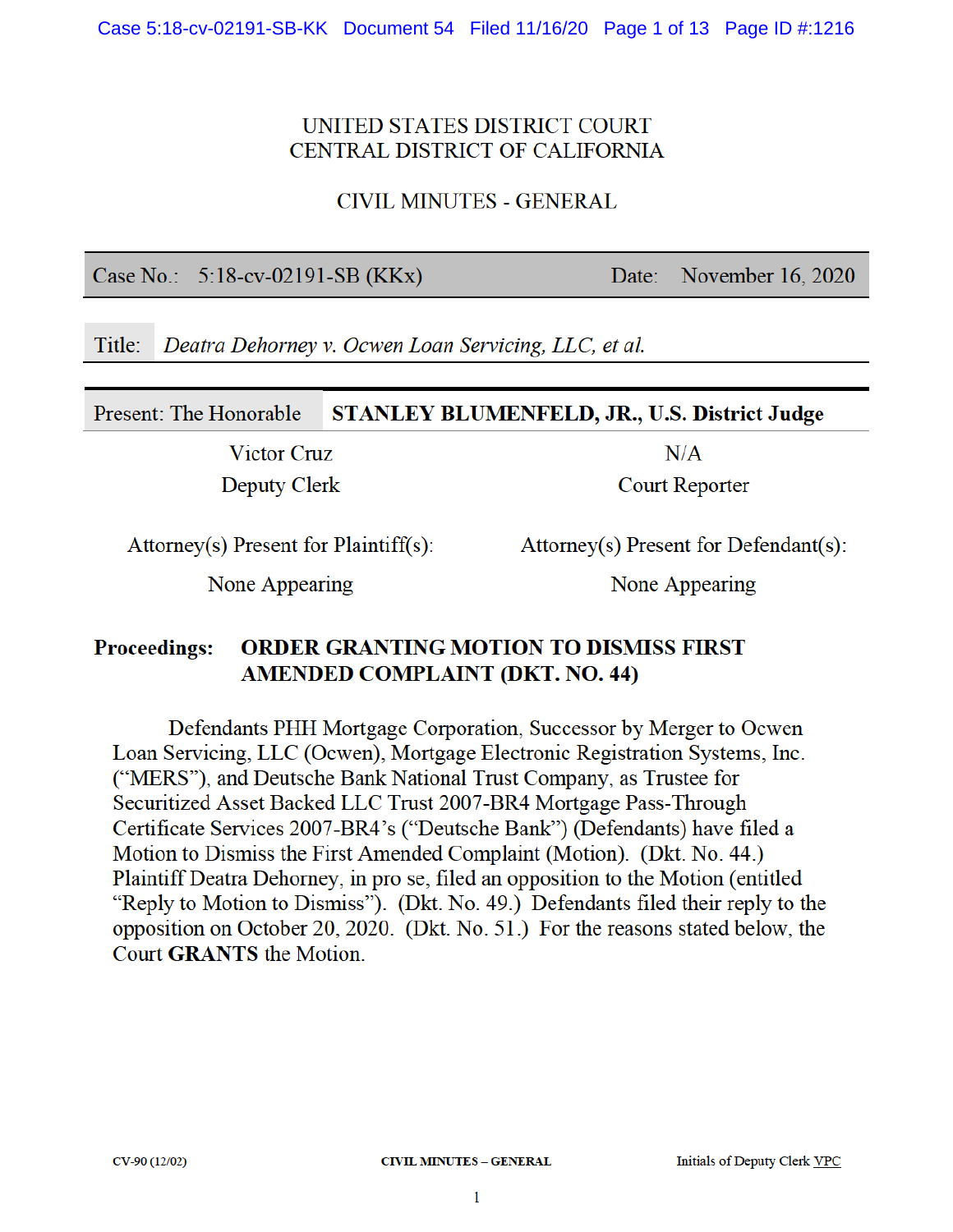# **I. BACKGROUND**

## **A. FACTUAL BACKGROUND**

On September 8, 2020, Plaintiff filed her First Amended Complaint ("FAC"), asserting two claims—one for wrongful foreclosure and the other for violation of the Fair Credit Reporting Act (FCRA). Attached to the FAC, without explanation, are loan-related and foreclosure documents.

Plaintiff alleges that she obtained a loan in 2006 from New Century Mortgage Corporation for \$309,414 (the "First Loan"), which was secured by a deed of trust (Senior DOT) against the real property located at 11772 Happy Hills Lane, Victorville, CA 92392 (Property). (FAC at 53; Defendants' Request for Judicial Notice ("RJN"), Ex. A, Dkt. No.  $45.$ <sup>1</sup> MERS was identified as the beneficiary under the Senior DOT. (RJN, Ex. A.) On the same date, Plaintiff obtained a second loan from New Century Mortgage for \$77,353 (Second Loan), which was secured by a second and subordinate deed of trust on the Property. (FAC at 53; RJN, Ex. B.)

The First Loan was sold to Barclays Bank PLC on or about February 14, 2007, and the Second Loan was sold to Goldman Sachs Mortgage Company on or about February 28, 2007. (FAC ¶ 16; *id.* at 53.) On January 14, 2014, MERS assigned the Senior DOT to Deutsche Bank. (*Id.* ¶ 16, p. 45; RJN, Ex. C.)

At some point, Plaintiff defaulted on her monthly mortgage payments. On January 29, 2016, Deutsche Bank recorded a notice of default (NOD) against the Property. (RJN, Ex. D.) Plaintiff alleges she applied for "another" loan modification from Ocwen on February 11, 2016. (FAC ¶¶ 24, 27.) Plaintiff also contacted Ocwen to ask about the modification and seek information about a notice

<sup>&</sup>lt;sup>1</sup> Defendants request judicial notice of Property records in the official files of San Bernardino County (Exhibits A through F), court documents from Plaintiff's action in San Bernardino County Superior Court, Case No. CIVDS1401592 (Exhibits G through J), and the unpublished opinion from the California Court of Appeal, Case No. E065493, in that action (Exhibit K). The request is **GRANTED** to the extent that it is limited to indisputable facts of public record. *See Lee v. City of Los Angeles*, 250 F.3d 668, 690 (9th Cir. 2001) (court may take "judicial notice of *undisputed* matters of public record" under Fed. R. Evid. 201(b) when considering a motion to dismiss).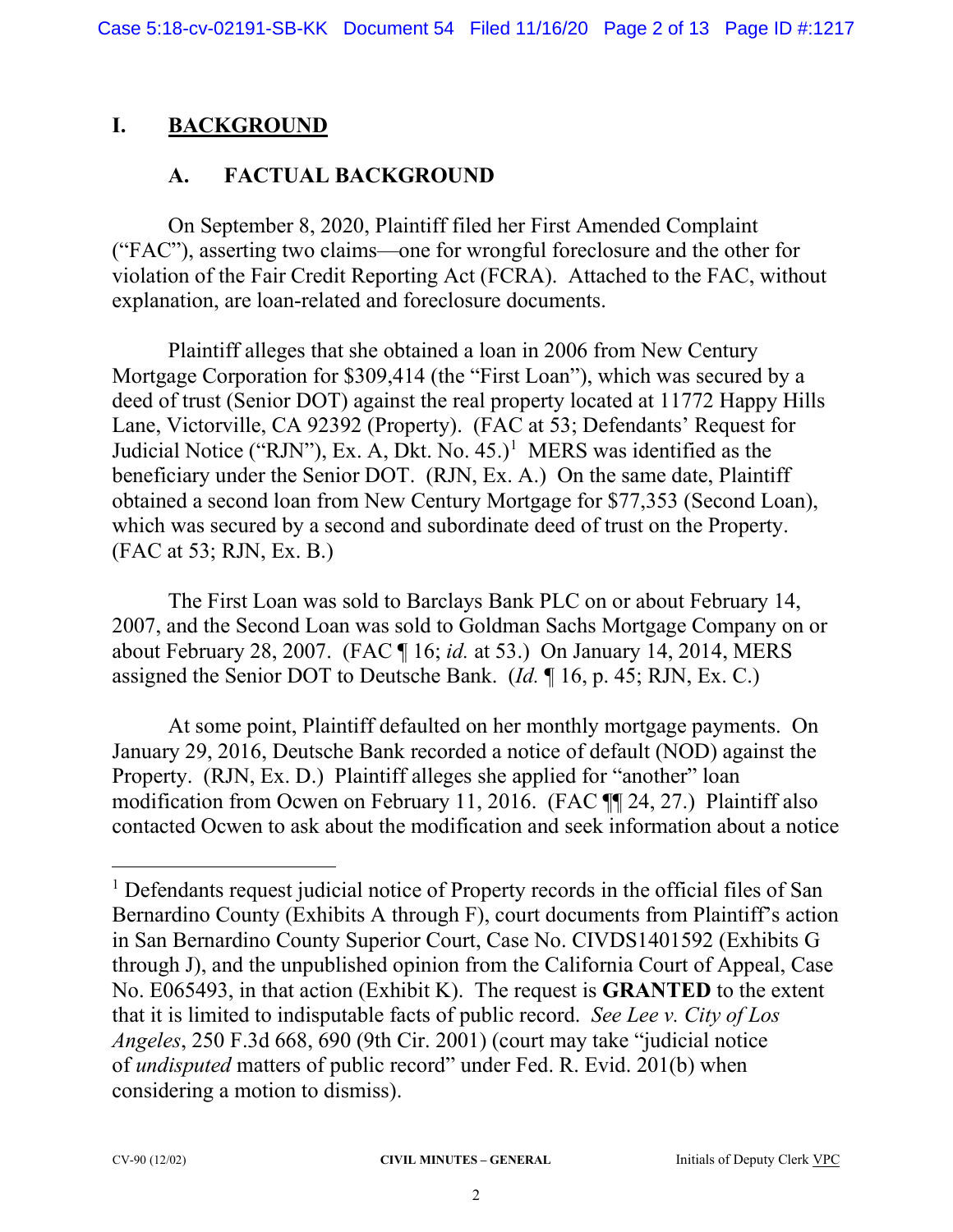that her payments during the trial period were past due. (*Id.*) Plaintiff also alleges she was illegally contacted during her application for a modification (*id.* ¶ 26), that Ocwen refused to negotiate a settlement with "Keep Your Home California" (*id.* ¶ 28), and that she was inappropriately asked for her ethnic background during the modification application process. (*Id.* ¶ 30.)

The First Loan remained in default, and on May 25, 2018, the trustee under the Senior DOT, Western Progressive, LLC, recorded a notice of sale (NOS) against the Property. (*Id.* at 31; RJN, Ex. E.) On August 31, 2018, trustee Western Progressive, LLC sold the Property at a nonjudicial foreclosure sale by a credit bid to Deutsche Bank. The Deed Upon Sale against the Property was recorded on September 7, 2018. (RJN, Ex. F.)

## **B. PROCEDURAL HISTORY**

# **1. The Original Action**

On February 14, 2014, Plaintiff commenced an action against Ocwen, MERS, and Deutsche Bank in San Bernardino County Superior Court (the "Original Action"). (FAC ¶ 13.) The trial court sustained a demurrer to all causes of action with leave to amend. (RJN, Ex. G.) Plaintiff filed an amended complaint. (RJN, Ex. H.) The trial court sustained a demurrer to the amended complaint without leave to amend as to the causes of action for: (1) fraud; (2) fraudulent concealment; (3) conspiracy; (4) produce the note; (5) distress; and (6) quiet title. (RJN, Ex. I.) The trial court overruled the demurrer to the cause of action for cancellation of instrument. (*Id.*)

On September 30, 2015, Defendants filed a motion for summary judgment on Plaintiff's remaining cause of action for cancellation of instrument. The trial court heard the motion and entered judgment in Defendants' favor on February 11, 2016. (RJN, Ex. J.) Plaintiff appealed.

## **2. The State Appeal**

On January 5, 2018, the California Court of Appeal, Fourth Appellate District, Division Two, affirmed the judgment in an unpublished decision. (RJN, Ex. K; *Deatra Dehorney v. Securitized Asset, et al.*, No. E065493, 2018 WL 300288 (Cal. Ct. App. 2018).)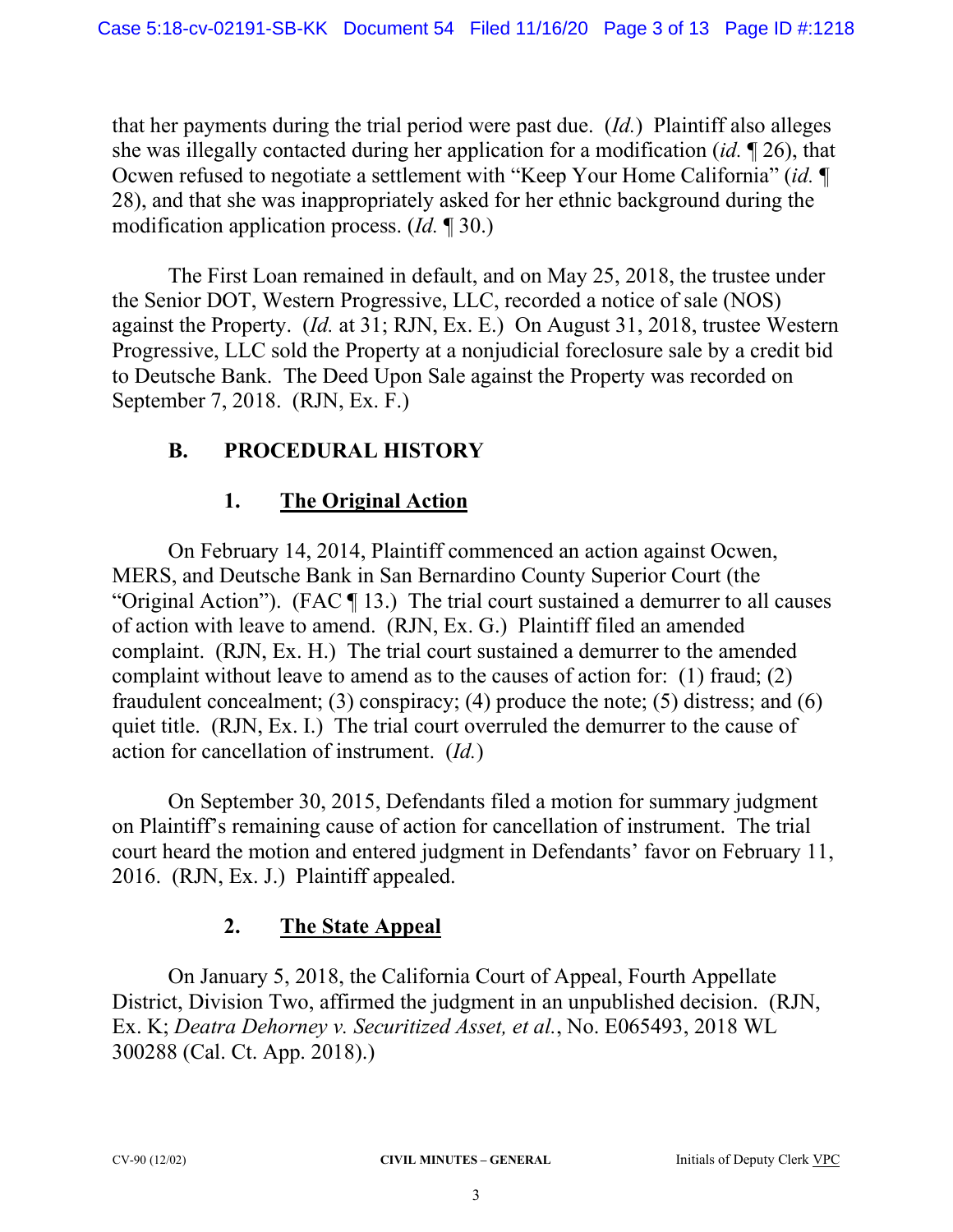In describing the factual allegations in the amended complaint, the Court of Appeal noted that Plaintiff "alleged problems with the approval and execution of her loans," including forgery and deception. *Id*. at \*3. Plaintiff also alleged that the assignment of the DOT was invalid. The Court of Appeal then described the asserted claims:

In her first three claims, she sought relief for fraudulent conduct during the sale of her property. Claim one alleges New Century committed fraud by intentionally misrepresenting or concealing from her the fact she was not qualified for her loans. Claim two alleges defendants worked together to fraudulently conceal the fact she was not qualified for her loans. Claim three alleges defendants conspired to keep her from learning she was not qualified for her loans . . . .

In three other claims, she attacked Deutsche Bank's right to foreclose. Claim four sought cancellation of the deed of trust assigned to Deutsche Bank as trustee based on the allegation defendants used a robo-signer to assign the deed of trust. Claim five sought to require defendants to produce the original note on her property before beginning foreclosure proceedings. Claim seven sought to quiet title in her property (Code Civ. Proc., § 761.020) because Deutsche Bank "is claiming ownership via the mortgage assignment that was fraudulently obtained." She alleges Deutsche Bank does not have any right, claim or interest in the property and requests a declaration that as of December 23, 2006 (the purchase date) all right, title, and interest in the property be vested in her.

In claim 6, she alleged defendants intentionally inflicted emotional distress by threatening her with letters, phone calls, and visits as part of their efforts to foreclose on her property. . . .

*Id*. at \*4.

The Court of Appeal concluded that the trial court did not err in sustaining the fraud-based claims asserted in the first three causes of action because Plaintiff did not allege and could not show that she justifiably relied on the alleged false representations. The court next found that Defendants were not required under California law to produce the original note as a condition of nonjudicial foreclosure, and that Plaintiff could not state claims for infliction of emotional distress based on the facts of this case and legal requirements. The court also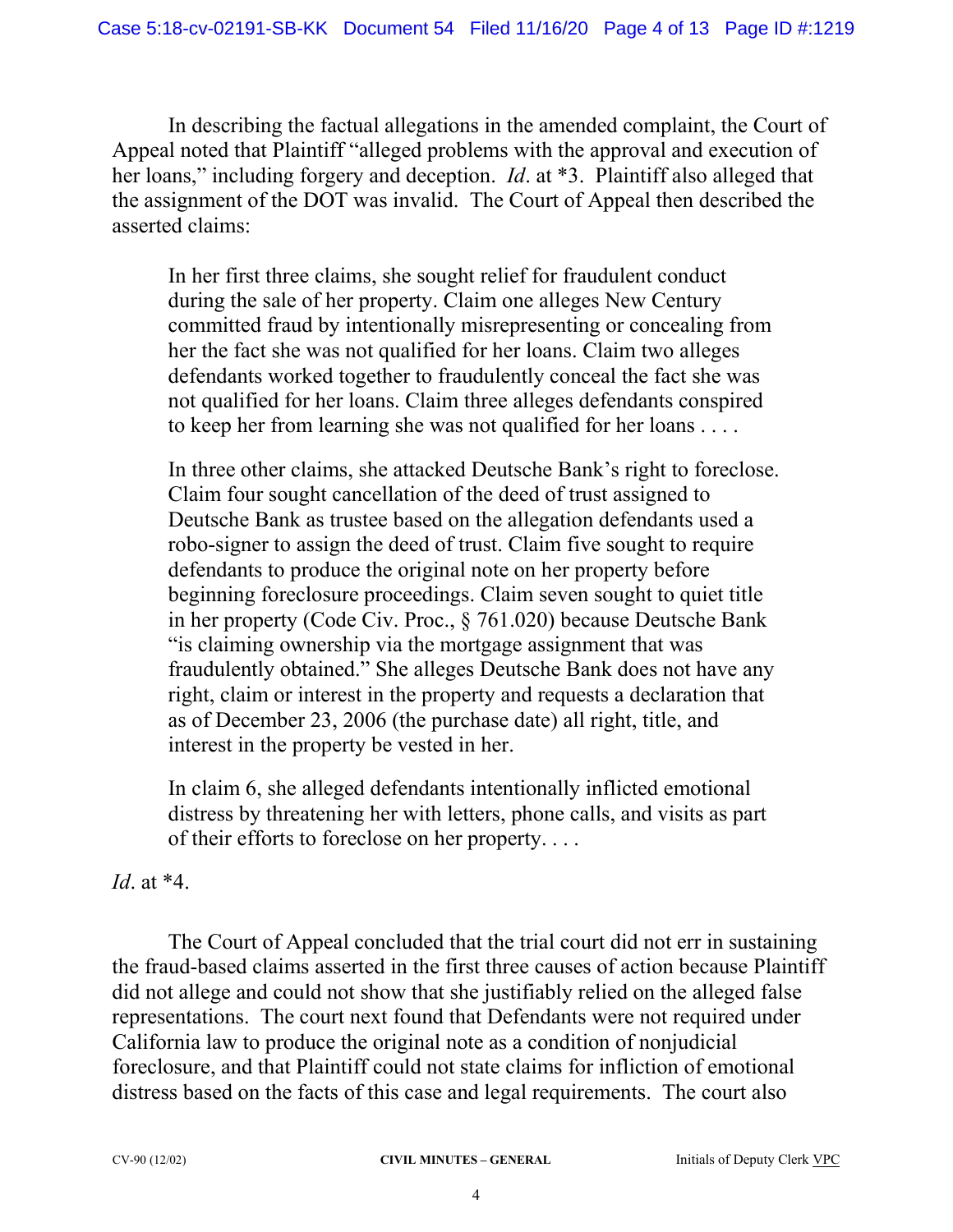rejected the quiet title claim, an equitable claim that could not be established without satisfying an outstanding payment obligation. *Id*. at \*7-9.

Turning to the cancellation claim, the Court of Appeal held that Plaintiff lacked standing to challenge the DOT assigned to Deutsche Bank as trustee. Plaintiff challenged the assignment on two theories—the assignment by MERS was untimely; and the assignment was executed by an authorized "robo-signer." Citing *Yvanova v. New Century Mortgage Corp*., 62 Cal. 4th 919 (2016), the Court of Appeal noted that a borrower (like Plaintiff) has standing to raise defects of an assignment only when the defects renders the assignment void (not voidable), and then only in a post-foreclosure action. The court concluded that Plaintiff lacked standing not only because she sought pre-foreclosure relief, but also because the challenged defects, if successful, would only render the assignment voidable (not void). The court further found that the challenge to the "robo-signer's" authority was "without factual support." *Id*. at \*10-11.

#### **3. This (Second) Action**

Plaintiff filed the instant action against Defendants in San Bernardino County Superior Court on August 30, 2018. (Compl., Dkt. No. 1-1.) The Complaint brought eight causes of action for (1) wrongful foreclosure; (2) preliminary and permanent injunction; (3) conspiracy to induce one to pay a fraudulent debt; (4) cancellation of instrument; (5) produce the note; (6) quiet title; (7) violation of FDCPA; and (8) violation of FCRA. (*Id.*) Defendants removed the action to federal court on October 16, 2018. (Not. of Removal, Dkt. No. 1.) The action was assigned to Judge R. Gary Klausner on October 18, 2018. (Dkt. No. 5.)

On October 23, 2018, Defendants filed a motion to dismiss. (Dkt. No. 9.) Plaintiff failed to oppose, and on November 30, 2018, Judge Klausner issued an Order to Show Cause why Defendants' motion should not be deemed unopposed and ordered Plaintiff to file her opposition by December 7, 2018. (OSC, Dkt. No. 17.) Plaintiff filed an opposition on December 6, 2018 (Dkt. No. 18) and filed an amended opposition on January 2, 2019. (Dkt. No. 22.) On January 8, 2019, Judge Klausner granted Defendants' motion and dismissed with prejudice Plaintiff's causes of action for wrongful foreclosure, conspiracy to induce one to pay a fraudulent debt, cancellation of instrument, produce the note, quiet title, and violation of the Fair Debt Collection Practices Act (FDCPA). (Order, Dkt. No. 23.) Judge Klausner dismissed Plaintiff's cause of action for violation of the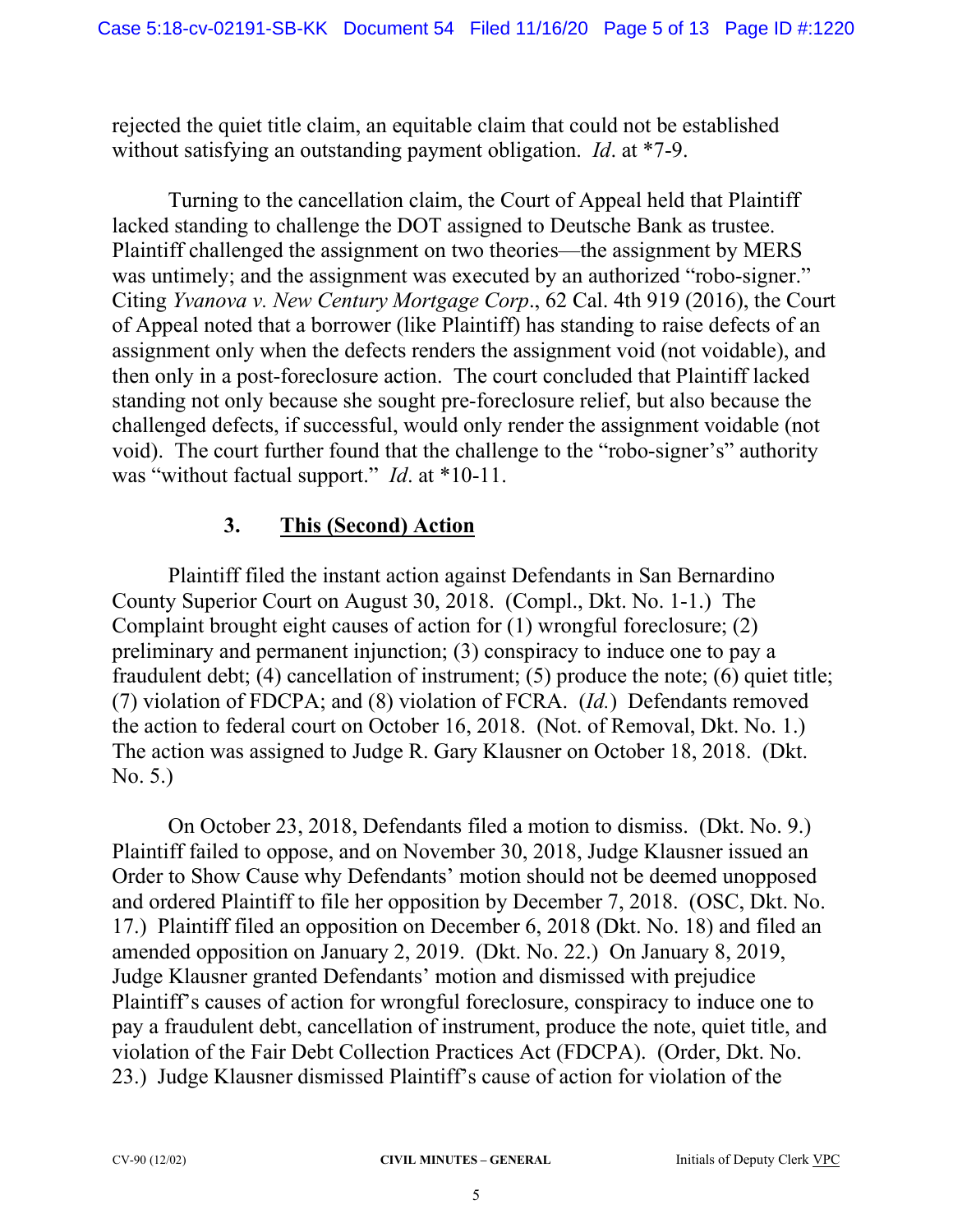FCRA without prejudice. (*Id.*) Plaintiff failed to amend her sole remaining cause of action.

On January 29, 2019, Defendants filed a motion to dismiss after Plaintiff failed to amend. (Dkt. No. 25.) Plaintiff failed to oppose the motion. On February 26, 2019, Judge Klausner granted Defendants' motion and dismissed the case with prejudice. (Dkt. No. 27.) Plaintiff appealed. (Dkt. No. 30.)

#### **4. The Ninth Circuit Appeal**

On July 22, 2020, the Ninth Circuit affirmed the dismissal of Plaintiff's claims for conspiracy, injunctive relief, cancellation of instruments, production of the note, quiet title, and violation of the FDCPA as barred by res judicata. (Mem. Dispo., Dkt. No. 39.)

However, the Ninth Circuit vacated and remanded Plaintiff's claims for wrongful foreclosure and violation of the FCRA. (*Id.*) The court vacated the dismissal of the wrongful foreclosure claim, stating:

During the pendency of this appeal, this court decided *Perez v. Mortgage Electronic Registration Systems, Inc.*, 959 F.3d 334, 340 (9th Cir. 2020), which held that "California law does not permit preemptive actions to challenge a party's authority to pursue foreclosure before a foreclosure has taken place." Here, [Plaintiff's] prior state court action was resolved before the foreclosure occurred. Accordingly, we vacate and remand for the district court to consider in the first instance the application of *Perez* to [Plaintiff's] wrongful foreclosure claim in the context of California's primary rights theory.

*Dehorney v. Ocwen Loan Servicing, LLC*, 814 F. App'x 297, 298 (9th Cir. 2020).

The court also vacated the dismissal of the FCRA claim, concluding that dismissal with prejudice for violating an order to amend the claim within seven days was not warranted. *Id*.

## **5. On Remand from the Ninth Circuit**

On remand, Judge Klausner ordered Plaintiff to file the FAC no later than September 4, 2020. (Dkt. No. 41.) Plaintiff filed her FAC on September 8, 2020. (Dkt. No. 42.) Defendants filed the Motion on September 22, 2020, which was set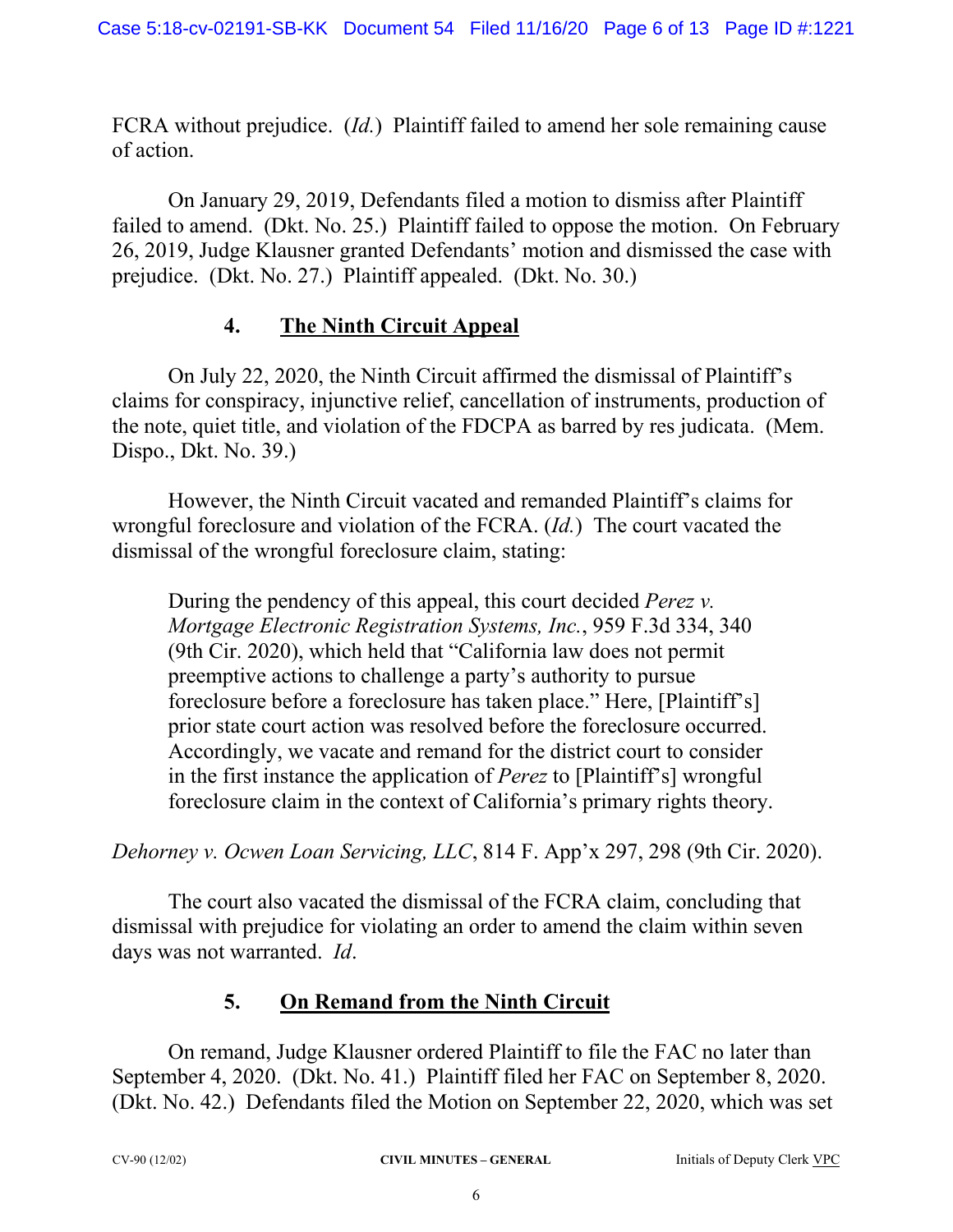for hearing on October 26, 2020. (Dkt. No. 43.) The case was transferred to this Court on October 1, 2020. (Dkt. No. 48.)

On October 19, 2020, this Court rejected Plaintiff's unauthorized filing of a second amended complaint, noting that Plaintiff failed to seek leave as required by Fed. R. Civ. P. 15(a)(2) (requiring written consent or leave of court after 21 days of the initial pleading). (Dkt. No. 50.) On October 20, 2020, the Court vacated the hearing on the Motion and took the matter under submission pursuant to Local Rule 7.15. (Dkt. No. 52.) On October 27, 2020, Plaintiff submitted an ex parte "Request for Emergency Filing," seeking leave to amend. (Dkt. No. 53.) The ex parte request is **DENIED**, though the Court shall grant leave to amend on the FCRA claim, as explained below.

#### **II. LEGAL STANDARD**

Under Rule 12(b)(6), a defendant may move to dismiss for failure to state a claim upon which relief can be granted. A plaintiff must state "enough facts to state a claim to relief that is plausible on its face." *Bell Atl. Corp. v. Twombly*, 550 U.S. 544, 570 (2007). A claim has "facial plausibility" if the plaintiff pleads facts that "allow[] the court to draw the reasonable inference that the defendant is liable for the misconduct alleged." *Ashcroft v. Iqbal*, 556 U.S. 662, 678 (2009). Pro se pleadings are to be construed liberally. *Hebbe v. Pliler*, 627 F.3d 338, 342 n.7 (9th Cir. 2008).

In resolving a 12(b)(6) motion under *Twombly*, the Court must follow a two-pronged approach. First, the Court must accept all well-pleaded factual allegations as true, but "[t]hreadbare recitals of the elements of a cause of action, supported by mere conclusory statements, do not suffice." *Iqbal*, 556 U.S. at 678. Nor must the Court "'accept as true a legal conclusion couched as a factual allegation.'" *Id.* at 678-80 (quoting *Twombly*, 550 U.S. at 555). Second, assuming the veracity of well-pleaded factual allegations, the Court must "determine whether they plausibly give rise to an entitlement to relief." *Id.* at 679. This determination is context-specific, requiring the Court to draw on its experience and common sense, but there is no plausibility "where the well-pleaded facts do not permit the court to infer more than the mere possibility of misconduct." *Id.* 

#### **III. DISCUSSION**

This case is on remand from the Ninth Circuit to consider Plaintiff's two remaining claims: wrongful foreclosure and violation of the FCRA. Specifically,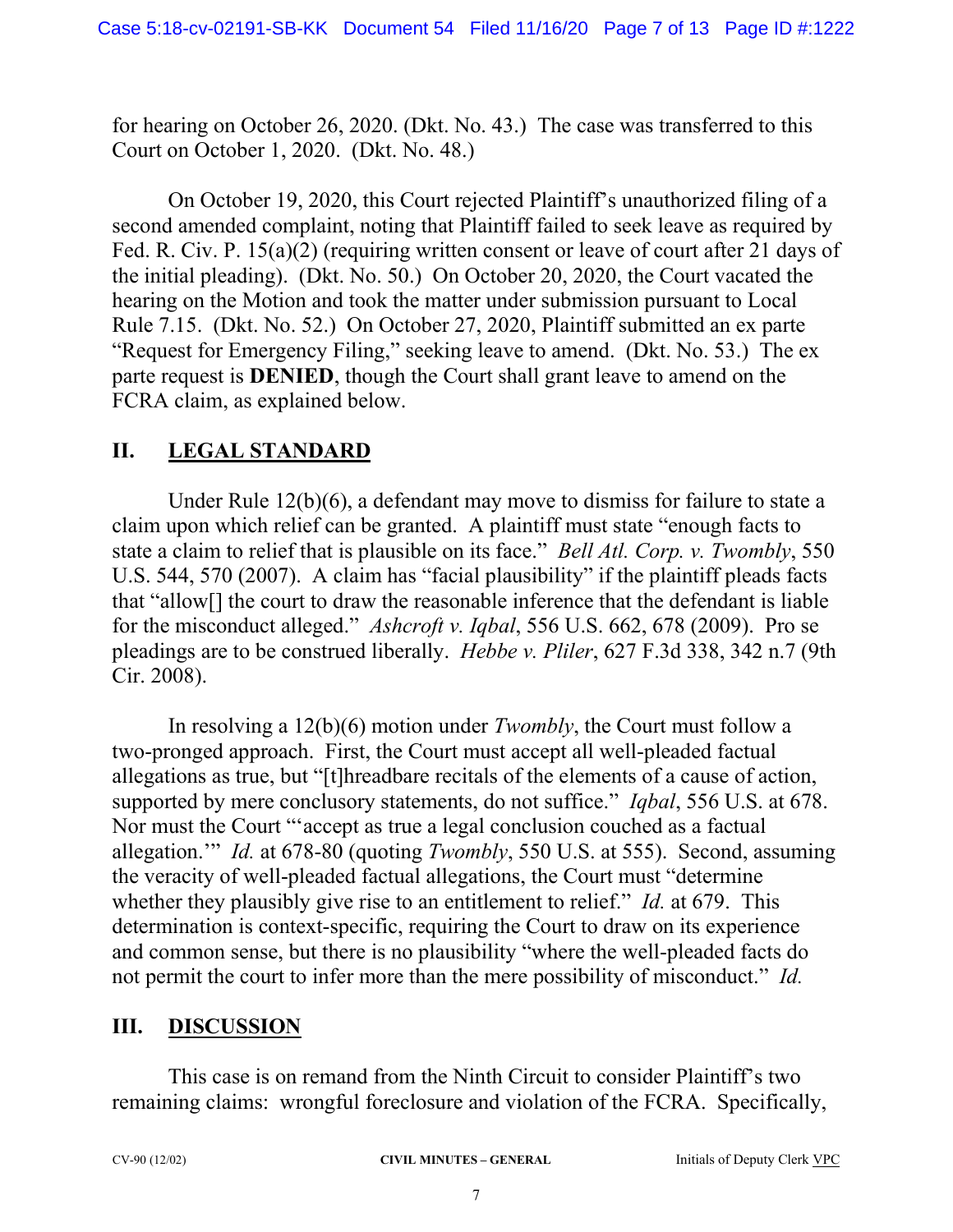the Ninth Circuit instructed the Court to consider whether Plaintiff's wrongful foreclosure claim is barred under principles of res judicata in light of the Ninth Circuit's recent opinion in *Perez v. Mortgage Electronic Registration Systems, Inc.*, 959 F.3d 334, 340 (9th Cir. 2020). (*See* Mem. Dispo. at 3.) The Ninth Circuit also held that dismissing Plaintiff's FCRA claim after only giving her seven calendar days to amend was improper. (*Id.*)

#### **A. RES JUDICATA BARS PLAINTIFF'S WRONGFUL FORECLOSURE CLAIM.**

# **1. The Doctrine of Res Judicata**

"Res judicata, or claim preclusion, prohibits lawsuits on any claims that were raised or could have been raised in a prior action." *Stewart v. U.S. Bancorp*, 297 F.3d 953, 956 (9th Cir. 2002) (internal quotation marks, citations, and emphasis omitted). The claims in this case are barred under this doctrine if California law would give them preclusive effect. *See Southeast Resource Recovery Facility Authority v. Montenay Intern. Corp.*, 973 F.2d 711, 714 (9th Cir. 1992).

California law precludes a party from relitigating "(1) the same claim, (2) against the same party, (3) when that claim proceeded to a final judgment on the merits in a prior action." *Adam Bros. Farming, Inc. v. Cnty. of Santa Barbara*, 604 F.3d 1142, 1148 (9th Cir. 2010) (citing California law). There is no question that the Original Action involved the same parties (RJN, Ex. H), and that it resulted in a final judgment on the merits. *See Boeken v. Philip Morris USA, Inc.*, 48 Cal. 4th 788, 793 (2010) ("dismissal with prejudice is the equivalent of a final judgment on the merits"). The only issue, as stated in the Ninth Circuit's decision in this case, is whether there is an identity of claims.

# **2. The "Primary Right" Principle**

An identity of claims exists if they derive from the same "primary right." *Boeken*, 48 Cal. 4th at 797-98. Claims derive from the same primary right when they involve the same duty and the same wrong, even if pursued under different legal theories seeking different forms of relief. *Id*. at 798. As the California Supreme Court has explained, a primary right is "the right to obtain redress for a harm suffered, regardless of the specific remedy sought or the legal theory (common law or statutory) advanced." *Id*. As a result, "[t]he critical focus of primary rights analysis 'is the harm suffered.'" *Brodheim v. Cry*, 584 F.3d 1262,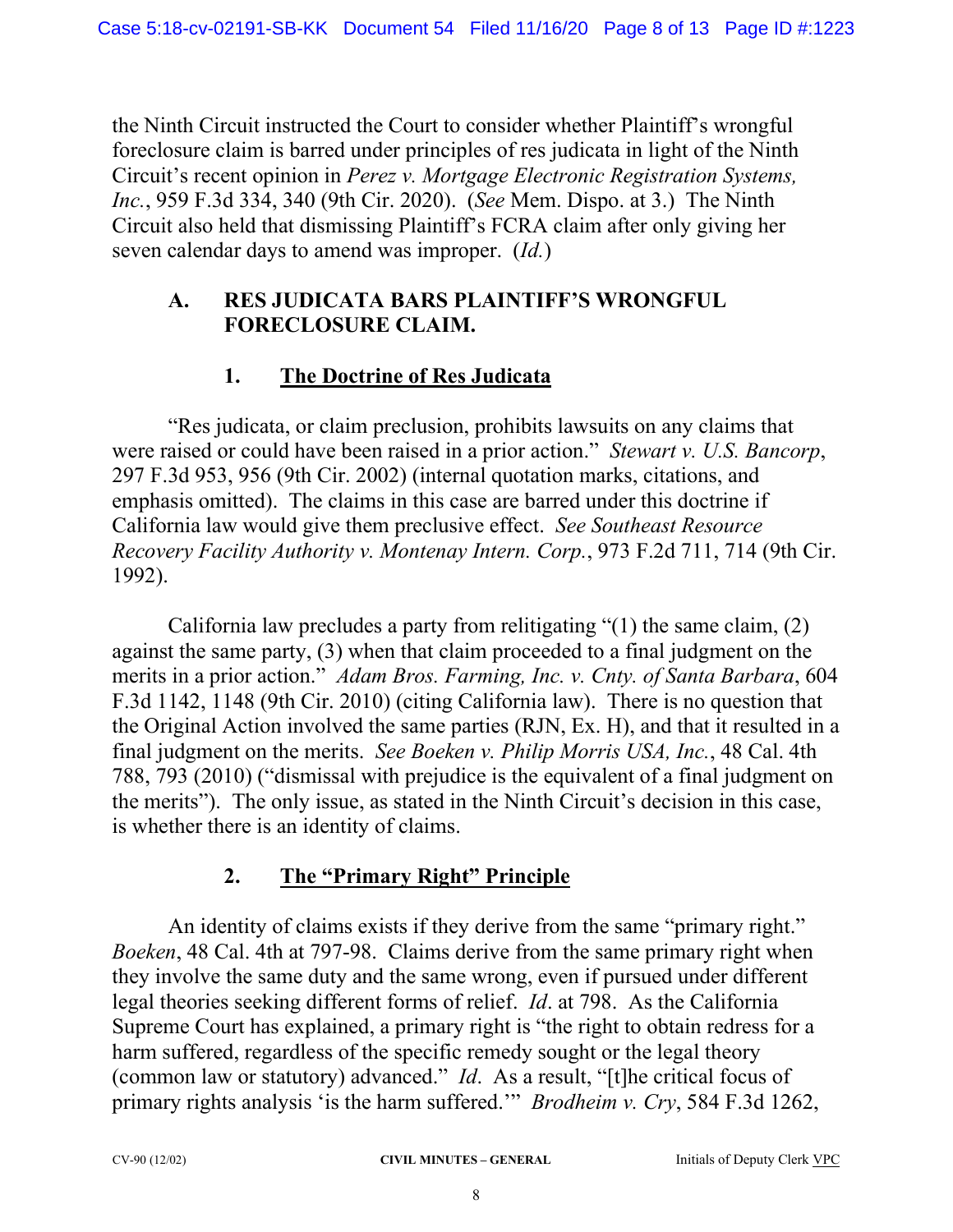1268 (9th Cir. 2009) (citation omitted). The addition of new supporting facts, like the inclusion of new legal theories to redress the same harm, does not alter the primary right at stake. *Id*.

Under California law, successive claims challenging the propriety of a lender's foreclosure implicate the same primary right. *See Gillies v. JPMorgan Chase Bank, N.A.*, 7 Cal. App. 5th 907, 910 (2017) (multiple lawsuits asserting "similar allegations of claimed wrongful foreclosure procedures and [bank's] standing to foreclose" are based on the same primary right). Federal courts have relied on this principle in concluding that a borrower is precluded, under the primary rights theory of res judicata, from bringing multiple lawsuits to challenge the right of the lender (or its assignee(s)) to foreclose on the property used to secure the loan. As one court stated in defining the primary right:

[T]he primary right for which Plaintiff seeks redress is her right to the foreclosed property. The harm for which Plaintiff sought relief in state court is the same harm for which she now seeks to hold Defendants liable—the allegedly wrongful foreclosure of her property. The actions in state court and this Court concern the same property, same deeds, and same foreclosure sale. Because Plaintiff has already filed an action challenging Defendants' authority to foreclose, she may not file another seeking to challenge the foreclosure on different grounds.

*Lomeli v. JPMorgan Chase Bank, N.A.*, No. CV1504022-MWF, 2015 WL 12746210, at \*6 (C.D. Cal. Oct. 5, 2015). The cases reaching the same conclusion are legion. *See e.g.*, *Harold v. Wells Fargo Bank, N.A.*, No. 19-CV-08020-JST, 2020 WL 3867203, at \*4 (N.D. Cal. May 29, 2020) (defining the primary right as the right against unlawful foreclosure); *Worthy v. Nationstar Mortg., LLC*, No. EDCV 17-01645 JAK (SPx), 2018 WL 1942405, at \*5 (C.D. Cal. Mar. 2, 2018) (same and listing cases); *Miller v. Wholesale Am. Mortg., Inc.*, No. 17-CV-05495- LB, 2018 WL 306714, at \*5 (N.D. Cal. Jan. 5, 2018) (same and listing cases)

Here, Plaintiff's claim for wrongful foreclosure is premised on the same alleged wrong and the same alleged harm as previously asserted in the Original Action. In the Original Action, as described by the Court of Appeal, Plaintiff brought three claims "attack[ing] Deutsche Bank's right to foreclose" based on factual allegations of an invalid and fraudulently obtained mortgage assignment. *Dehorney*, 2018 WL 300288, at \*4. Simply stated, she claimed that the assignment of the Senior DOT was void, the First Loan involved fraud, and Defendants did not hold the note. Based on the alleged wrongful foreclosure, Plaintiff "sought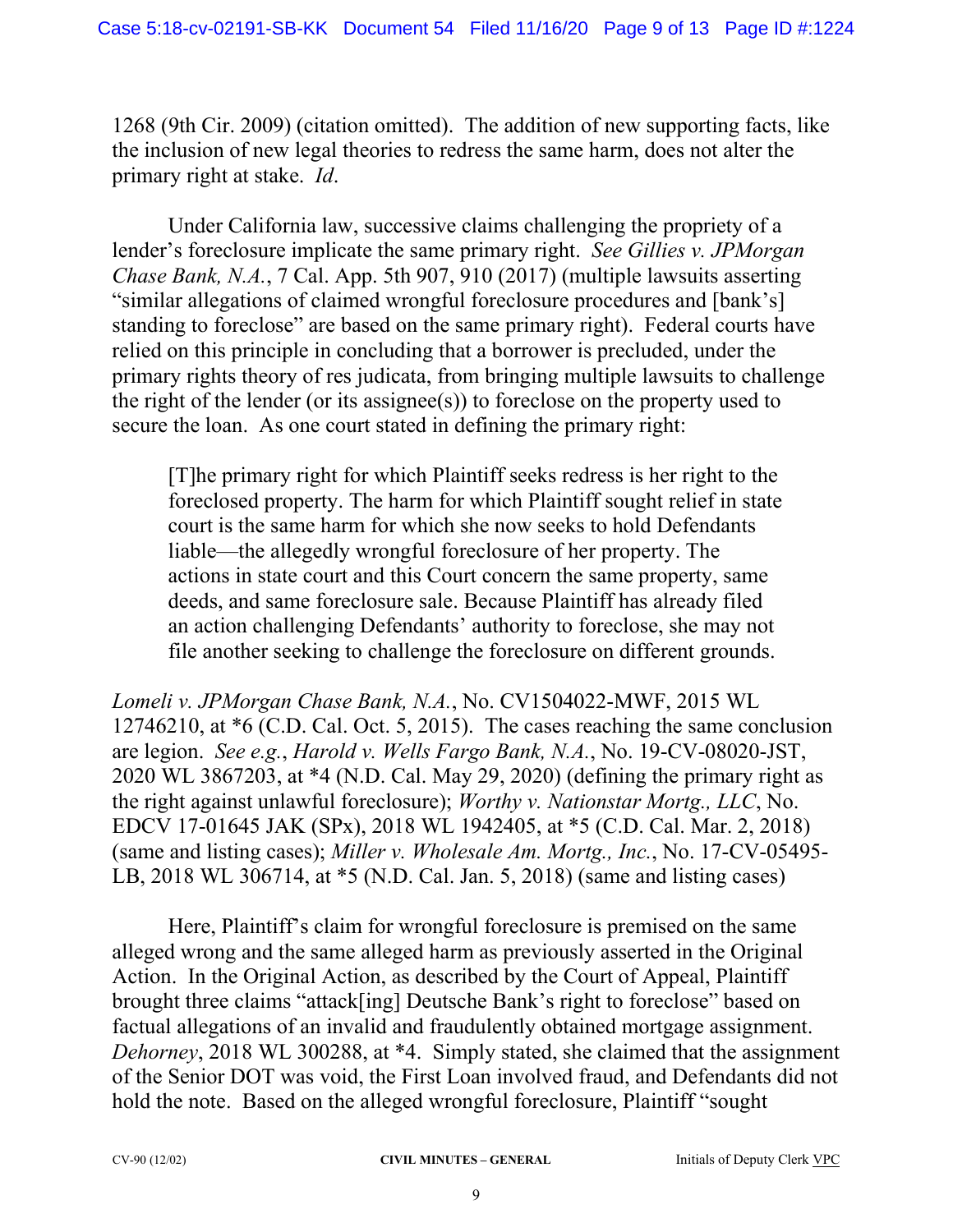cancellation of the deed of trust assigned to Deutsche Bank" and a "declaration that as of December 23, 2006 (the purchase date) all right, title, and interest in the property be vested in her." *Id*. In this successive lawsuit, Plaintiff alleges various defects in the foreclosure process that caused the loss of her house. (FAC ¶ 23, at 18 (alleging that Defendants "used void documents" to intimidate her); *see also* ¶¶ 24-26, at 19-20 (alleging other defects). At their core, these allegations involve the same claimed injury (i.e., loss of the Property) arising out of the same purported wrongdoing (i.e., unlawful foreclosure). In terms of res judicata, "[t]he *primary right* was the right not to be wrongfully deprived of [the Property]; and the corresponding duty was the duty not to wrongfully deprive a person of [the Property]." *Boeken*, 48 Cal. 4th at 798 (emphasis in original).

#### **3. The Impact of** *Perez*

The Court now considers "the application of *Perez* to [Plaintiff's] wrongful foreclosure claim in the context of California's primary rights theory," as directed by the Ninth Circuit. 814 F. App'x at 298.

In *Perez*, the plaintiff homeowners brought two separate, pre-foreclosure actions against MERS and the two banks holding their respective mortgages. The issue in that case was "whether California law permits borrowers to bring judicial actions to challenge a foreclosing party's authority to foreclose on the borrower's property before a foreclosure has taken place." 959 F.3d 334, 336. After noting that the California Supreme Court expressly left that question open in *Yvanova*, *id*. at 338, the Ninth Circuit concluded that "California law does not permit preemptive actions to challenge a party's authority to pursue foreclosure before a foreclosure has taken place." *Id.* at 339-40.

*Perez* does not affect the primary rights analysis in this case. It is true that Plaintiff could not pursue a claim for wrongful foreclosure in the Original Action. Indeed, this was one of the holdings on appeal in that state action. *Dehorney*, 2018 WL 300288, at \*10-11 (following intermediate appellate authority denying preforeclosure standing after noting that *Yvanova* had left open that question). The Ninth Circuit in *Perez* reached the same conclusion two years later. But this conclusion does not change the fact that Plaintiff previously sued asserting the same primary right—the right not to be wrongfully deprived of the Property. For purposes of the primary rights analysis, "[i]t matters not that [Plaintiff] has a new theory of wrongful foreclosure." *Gillies*, 7 Cal. App. 5th at 914.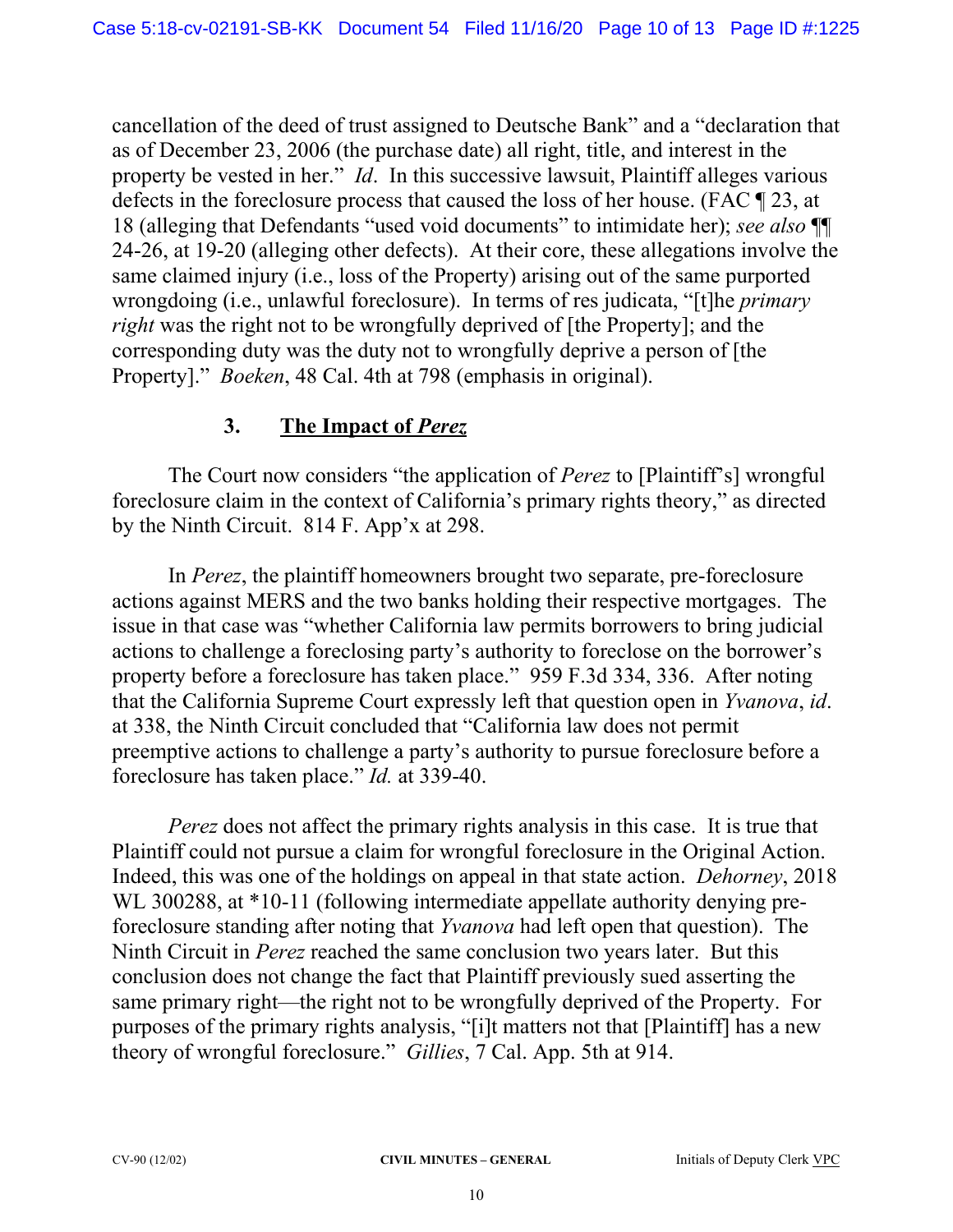Nor does it matter, for purposes of res judicata, that Plaintiff lacked standing to assert the claim when she elected to file suit. Plaintiff's asserted primary right the right not to be wrongfully deprived of the Property—implicates the same primary right as those decided in the Original Action, whether Plaintiff's wrongful foreclosure action was brought pre-foreclosure or post-foreclosure. California law does not appear to recognize a timing exception to the primary rights theory. *See, e.g., Russell v. Wells Fargo Bank, N.A.*, 2018 WL 4520086, \*5 (Cal. Ct. App. Sept. 21, 2018) (applying res judicata even though plaintiff lacked standing to bring a pre-foreclosure claim).<sup>2</sup>

Moreover, Plaintiff's standing problem was not solely one of timing. The Court of Appeal in the Original Action found that Plaintiff lacked standing to challenge the nonjudicial foreclosure for two separate reasons: (1) the foreclosure had not yet been completed (a timing issue); and (2) the alleged defects that formed the basis of the challenge would only render the assignment voidable (a permanent standing impediment). *Dehorney*, 2018 WL 300288, at \*10-11. Thus, the Court of Appeal actually decided the merits of a principal claim made in support of Plaintiff's wrongful foreclosure theory, finding that she could not pursue that claim (even post-foreclosure).<sup>3</sup>

In sum, each of the elements of res judicata has been established. The Motion to dismiss the wrongful foreclosure claim is therefore **GRANTED**. The dismissal is with prejudice because the deficiency is incurable. *See Knappenberger v. City of Phoenix*, 566 F.3d 936, 942 (9th Cir. 2009) (no leave to amend when amendment would be futile).

<sup>&</sup>lt;sup>2</sup> Federal courts are "not precluded from considering unpublished state court opinions." *Nunez by Nunez v. City of San Diego*, 114 F.3d 935, 943 n.4 (9th Cir. 1997)

<sup>&</sup>lt;sup>3</sup> The primary rights doctrine is not so broad as to ensnare the FCRA claim in this case. As explained, the primary right at issue in the Original Action was the right not to be wrongfully deprived of the Property. This primary right is different from the right to an accurate credit report. The Court therefore rejects the defense contention that the FCRA claim is based on the primary right that Defendants committed fraud or identity theft at loan origination. (*Id.* (citing FAC ¶¶ 38, 39, 41).)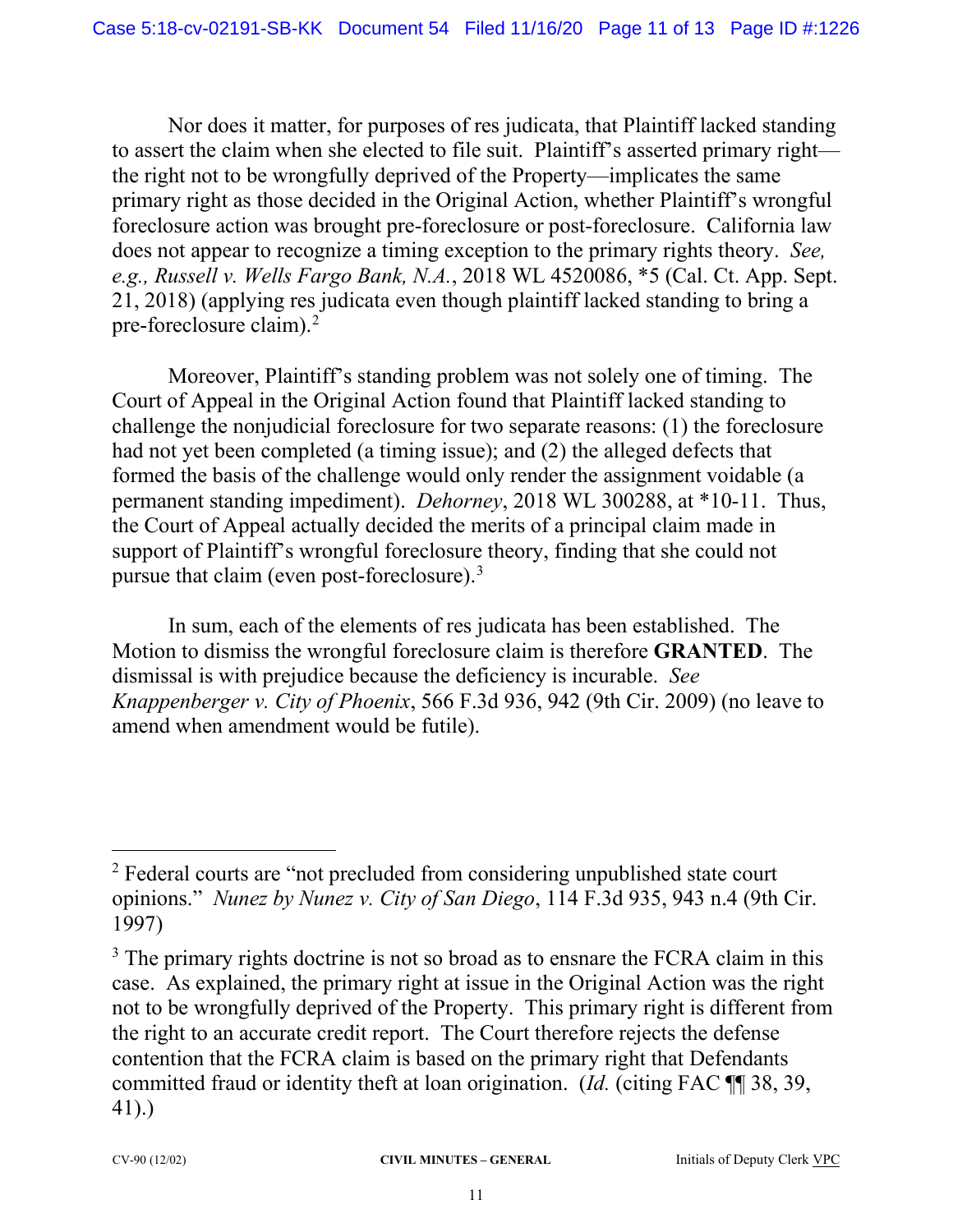#### **B. PLAINTIFF'S FCRA CLAIM IS DEFICIENTLY PLEADED.**

To prevail on a FCRA claim, Plaintiff must plead four elements:

(1) a credit reporting inaccuracy existed on plaintiff's credit report; (2) plaintiff notified the consumer reporting agency that plaintiff disputed the reporting as inaccurate; (3) the consumer reporting agency notified the furnisher of the alleged inaccurate information of the dispute; and (4) the furnisher failed to investigate the inaccuracies or further failed to comply with the requirements in 15 U.S.C. 1681s-2(b) (1)(A)-(E).

*Denison v. Citifinancial Servicing, LLC*, No. C 16-00432-WHA, 2016 WL 1718220, at \*2 (N.D. Cal. Apr. 29, 2016) (citing *Nelson v. Chase Manhattan Mortg. Corp.*, 282 F.3d 1057, 1059 (9th Cir. 2002)).

Judge Klausner previously dismissed Plaintiff's FCRA claim, finding that she failed to allege elements (2) through (4) above. (*See* Order at 6-7.) Defendants argue that Plaintiff still fails to plead these elements. (Mot. at 13-14.) Construing Plaintiff's FAC liberally, she appears to allege that Ocwen reported false information to credit agencies, that she informed Ocwen of the erroneous credit information, and that Ocwen refuses to correct it. (FAC ¶¶ 10, 38.) However, Plaintiff does not allege that *she* informed a credit reporting agency of inaccurate information on her credit report. Nor does Plaintiff identify the credit agency to which Ocwen furnished the inaccurate information or allege that the credit agency informed Ocwen of the inaccuracies. Finally, Plaintiff fails to allege nonconclusory facts that Ocwen failed to conduct a reasonable investigation of inaccurate reporting.

In sum, Plaintiff's FCRA claim remains deficiently pleaded. Defendants' Motion is **GRANTED** on this basis and the claim is **DISMISSED** without prejudice. See *Knappenberger*, 566 F.3d at 942 (leave to amend should be granted when amendment may cure the pleading deficiency).

\* \* \*

For the foregoing reasons, Defendants' Motion is **GRANTED**. Plaintiff's wrongful foreclosure claim is **DISMISSED with prejudice**. Plaintiff's FCRA claim is **DISMISSED without prejudice** and the Court **GRANTS** Plaintiff leave to amend the FCRA claim only. If Plaintiff wishes to file a second amended complaint, she must do so within **fourteen (14) days** of the date of this order. The